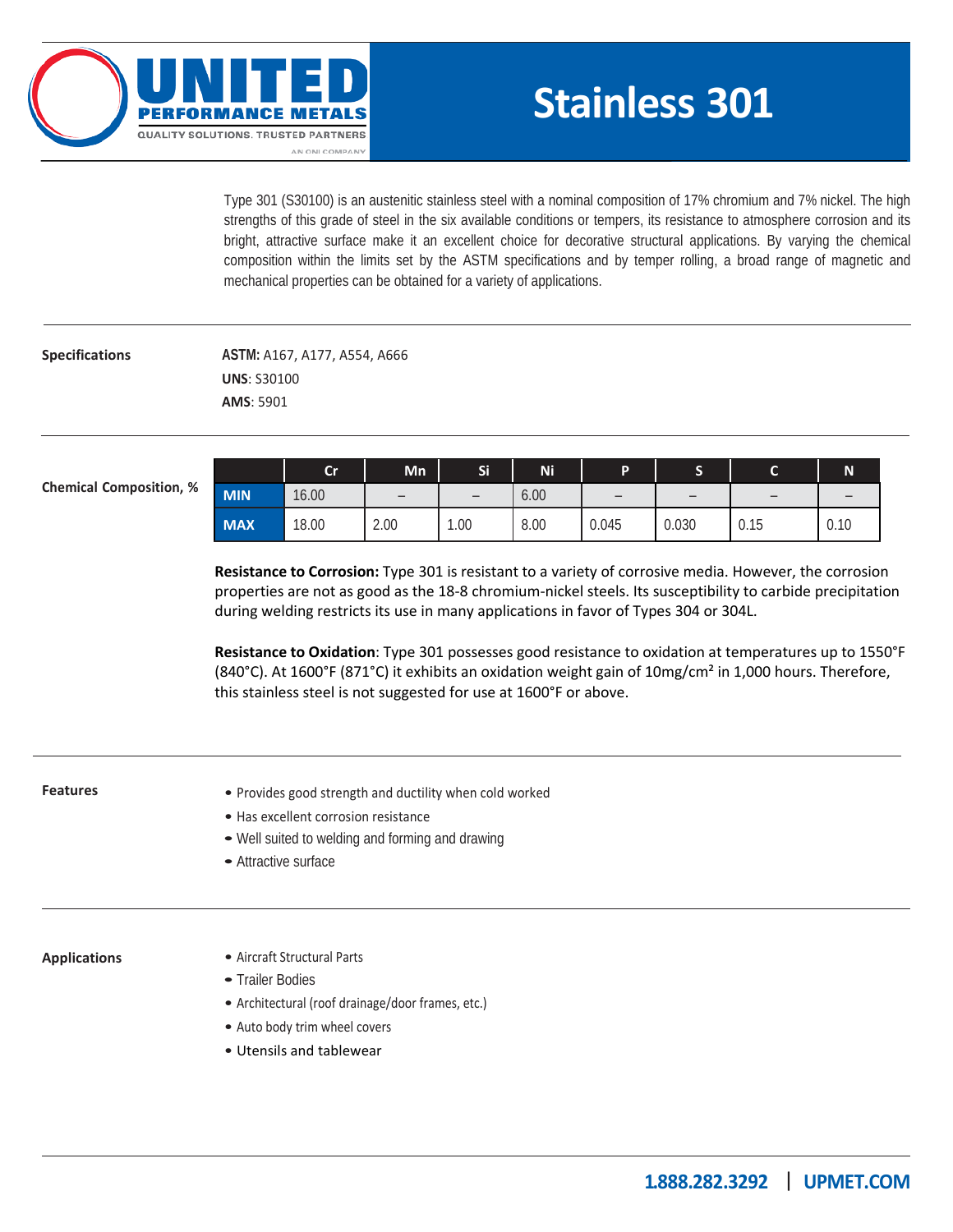

## **Stainless 301**

**Physical Properties** 

**Melting Range**: 2550-2590°F (1399-1421°C) **Specific Gravity**: 0.285 lb/in³ **Density**: 0.285 lb/in<sup>3</sup> Modulus of Elasticity in Tension: 28 x 10<sup>6</sup> psi (193 GPa)

**Linear Coefficient of Thermal Expansion**

| <b>Temperature Range</b> |         | <b>Coefficients</b>   |                       |  |  |
|--------------------------|---------|-----------------------|-----------------------|--|--|
| $\rm ^{\circ}C$          | °F      | cm/cm-°C              | $in/in/{}^{\circ}F$   |  |  |
| 20-100                   | 62-212  | $16.6 \times 10^{-6}$ | $9.2 \times 10^{-6}$  |  |  |
| 50-300                   | 68-572  | $17.6 \times 10^{-6}$ | $9.8 \times 10^{-6}$  |  |  |
| 20-500                   | 68-932  | $18.6 \times 10^{-6}$ | $10.3 \times 10^{-6}$ |  |  |
| 20-700                   | 68-1292 | $19.5 \times 10^{-6}$ | $10.8 \times 10^{-6}$ |  |  |
| 20-871                   | 68-1600 | $19.8 \times 10^{-6}$ | $11.0 \times 10^{-6}$ |  |  |

### **Thermal Conductivity**

**Electrical Resistivity (Annealed Condition)**

| Temperature Range |           |       |                               |  |  |
|-------------------|-----------|-------|-------------------------------|--|--|
| $\rm ^{\circ}C$   | $\circ$ F | W/m·K | Btu/ft <sup>2</sup> /hr/°F/ft |  |  |
| 20-100            | 62-212    | 16.3  | 9.4                           |  |  |
| 20-500            | 62-932    | 21.4  | 12.4                          |  |  |

| <b>Temperature Range</b> |              |            |                   |  |  |  |
|--------------------------|--------------|------------|-------------------|--|--|--|
| $\rm ^{\circ}C$          | $\mathsf{P}$ | Microhm-cm | <b>Microhm-in</b> |  |  |  |
| 20                       | 68           | 72         | 28.3              |  |  |  |
| 100                      | 212          | 78         | 30.7              |  |  |  |
| 200                      | 392          | 86         | 33.8              |  |  |  |
| 400                      | 752          | 100        | 39.4              |  |  |  |
| 600                      | 1112         | 111        | 43.7              |  |  |  |
| 800                      | 1472         | 121        | 47.6              |  |  |  |
| 900                      | 1652         | 126        | 49.6              |  |  |  |

#### **Specific Heat**

| Temperature Range |                   |        |           |  |  |
|-------------------|-------------------|--------|-----------|--|--|
| $\sim$            | $^{\circ}$ $\Box$ | J/kg°K | Btu/lb/°F |  |  |
| $0 - 100$         | $32 - 212$        | 500    | $\sim$    |  |  |